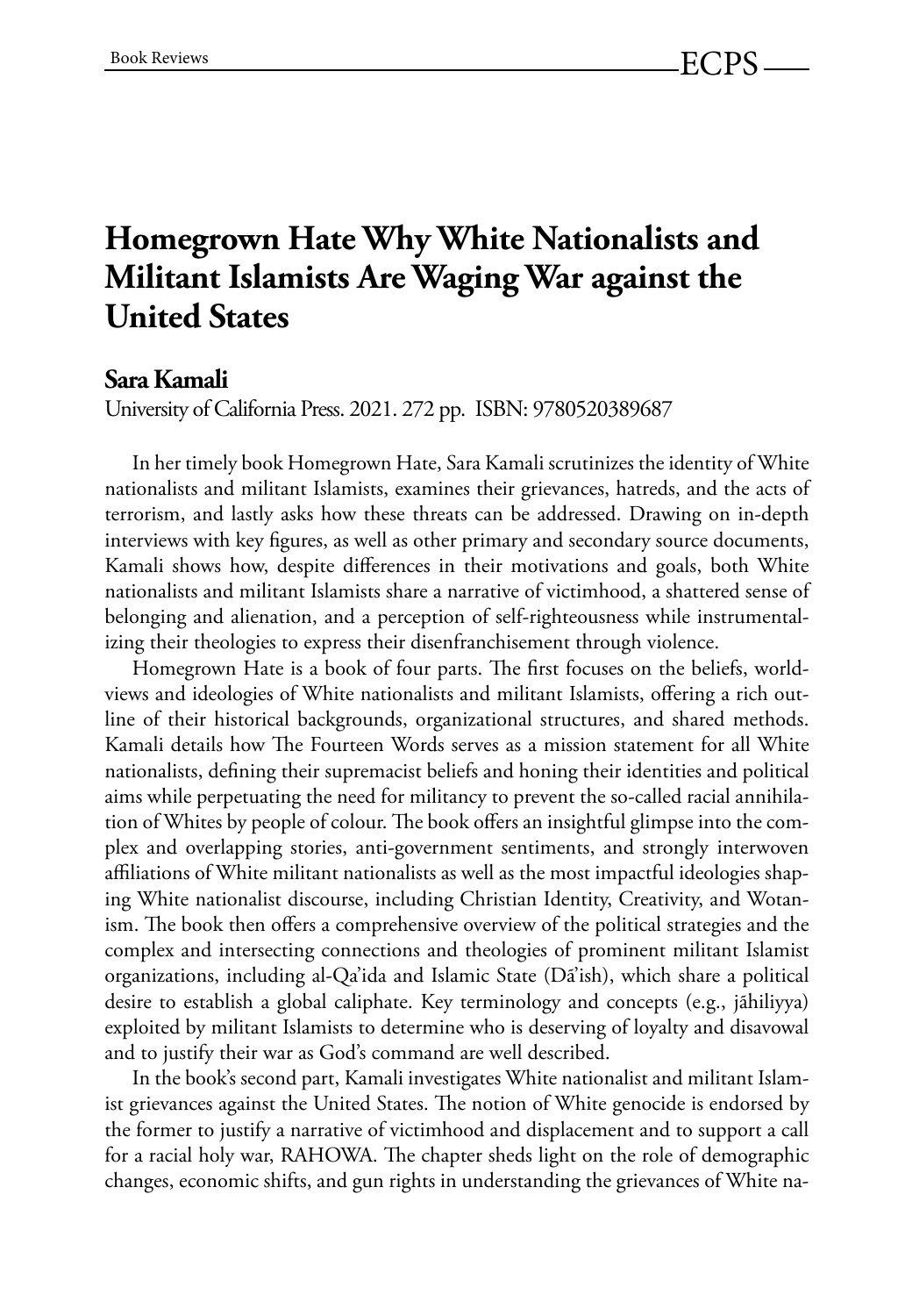tionalists and delves further into how antisemitism, antiglobalism, Islamophobia, misogyny, and Queerphobia manifest and intersect within the White nationalist discourse. Interestingly, the role of women in upholding the norms of White nationalism is not sufficiently explored, although women have been key figures in designing a White supremacist system and promoting far-right groups like QAnon.

In her analysis of the layered grievances of militant Islamists, Kamali shows how such narratives are rooted in a specific interpretation of Islam, US foreign policy, the Crusades, and colonialism to justify the need for self-preservation, defence against oppression, and the establishment of a global caliphate. Kamali addresses how the rhetoric adopted by many American presidents has contributed to the image of the US as a "Crusader" in alliance with Zionists, fuelling militant Islamist propaganda. Such propaganda claims that the US and its pro-Zionist allies aim to eradicate Islam and dominate Muslim-majority nations. The book acknowledges that while some of the grievances of militant Islamists regarding American foreign policy could be legitimate, their adopted methods to address such injustices are undemocratic.

The third part of the book explores the legitimization of holy wars (e.g., RA-HOWA and jihad) by White nationalists and militant Islamists who distort interpretations of traditional scriptures and theological concepts to fulfil their political ambitions. Kamali illustrates how White nationalists consider racial war essential to stopping White genocide and to establishing a White ethnostate in line with the aims of Fourteen Words. In the same vein, militant Islamists portray the West as a threat to Islam and propose holy war against all who they perceive as non-Muslim to establish a global caliphate. While many White nationalists imagine a White and Christian America inspired by the Founding Fathers' divine vision and the sacred US constitution, militant Islamists envision a future where the US is part of a global caliphate.

Kamali also illuminates how both movements utilize apocalyptic and violent eschatological visions to justify their terrorism. These grand narratives about the End Times, Kamali argues, offer a sense of belonging and meaning to members of both groups, who believe they play a central role in establishing God's kingdom through fighting against evil. She explains the role of the internet in bolstering such narratives legitimizing violence and amplifying the voices of militant Islamists and White nationalists. Social media platforms, for instance, are often used to recruit followers and cultivate a sense of community feeding off a narrative of victimhood and hatred towards the "Other." Questioning the myth of the "lone wolf," the book highlights the key role of (virtual) communities, transnational ideological connections, and complex psychosocial and political dynamics in explaining the violent actions of an individual.

In the conclusion, Kamali proposes a new approach to counterterrorism by critiquing the current counter-terrorism strategies as bolstering Islamophobia and failing to recognize White nationalism as a legitimate security threat. The framework, named holistic justice, is founded on principles of anti-oppression and em